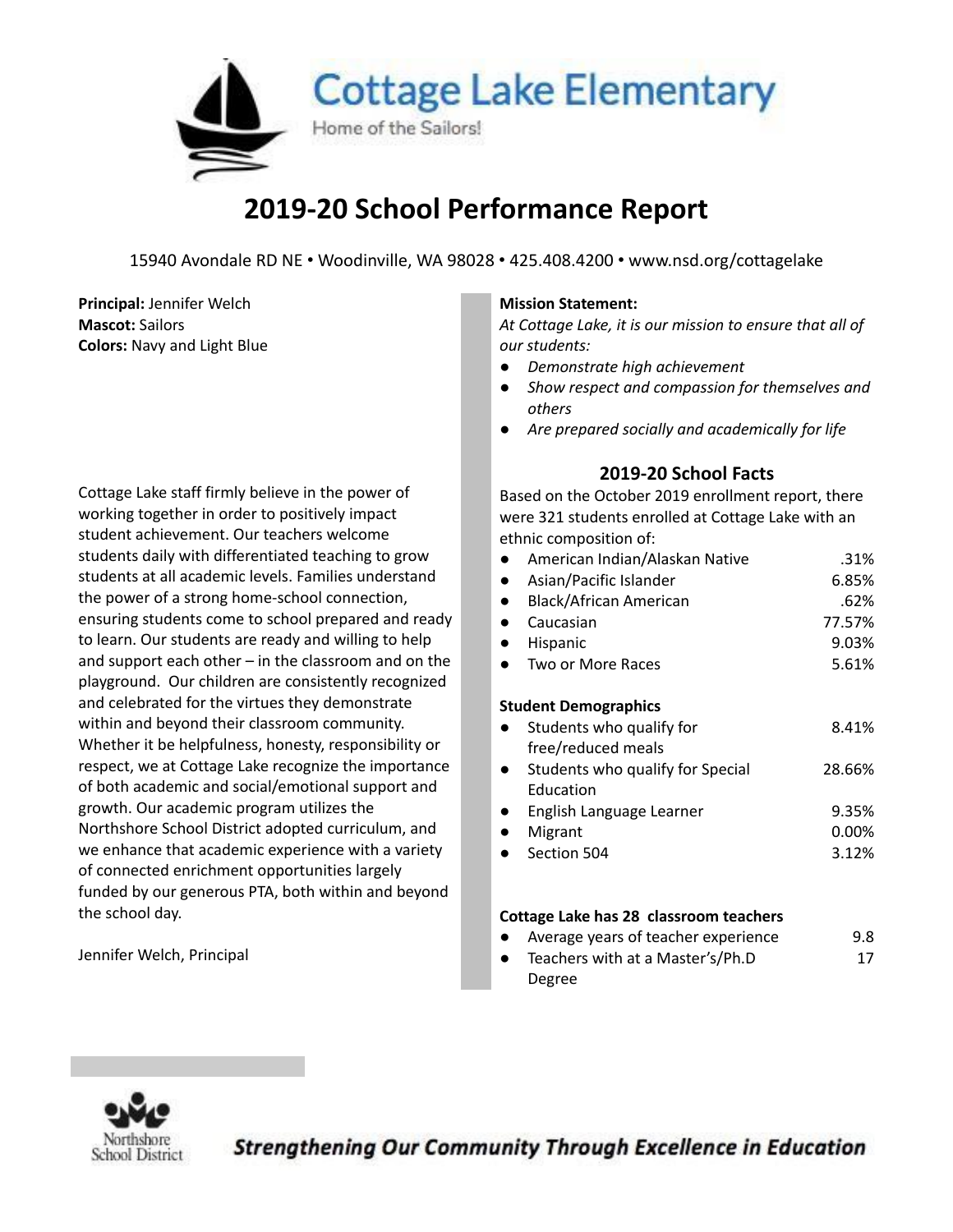# **Cottage Lake Elementary**



Home of the Sailors!

### **Assessments**

Northshore School District administers Smarter Balanced Assessments (SBA) in English/Language Arts (ELA) and math in grades 3-8, SBA ELA in grade 10 and SBA Math in grade 11; Measurements of Student Progress (MSP) in Science for grades 5 and 8; End-of-Course (EOC) in math for grades 9 and 10; and EOC in Biology in grade 10 to students annually in compliance with state and federal laws.

### **Community Involvement**

We value the extremely strong support of our parents, alumni and community members. Volunteer opportunities, both inside and outside of the classroom are available and our PTA/PTSAs support all of our co-curricular programs.

Contact the school for information on volunteer or PTA/PTSA opportunities.

Our school facilities are available for community use at 425.408.7810.

|              | <b>ELA</b> | <b>Math</b> | <b>Science</b> | <b>ELA</b> | <b>Math</b> | <b>Science</b> |
|--------------|------------|-------------|----------------|------------|-------------|----------------|
|              | $17 - 18$  | $17 - 18$   | $17 - 18$      | 18-19      | 18-19       | 18-9           |
| Grade 3      | 79.4       | 86.3        | $\ast$         | 65.2       | 70.2        | $\ast$         |
| <b>NSD</b>   | 75         | 76.3        | $\ast$         | 73.8       | 74.9        | $\ast$         |
| <b>State</b> | 55.5       | 57.5        | $\ast$         | 55.4       | 58          | $\ast$         |
| Grade 4      | 84.4       | 77.8        | $\ast$         | 80.0       | 75.6        | $\ast$         |
| <b>NSD</b>   | 73.4       | 72.8        | $\ast$         | 75.4       | 73          | $\ast$         |
| <b>State</b> | 57.3       | 53.8        | $\ast$         | 56.9       | 54          | $\ast$         |
| Grade 5      | 84.1       | 72.7        | 88.6           | 85.7       | 71.4        | 76.2           |
| <b>NSD</b>   | 76         | 68.2        | 74.8           | 60.4       | 66.4        | 71.6           |
| <b>State</b> | 59.2       | 48.5        | 55.1           | 59.2       | 48.3        | 53.2           |

\*\*During the 2019-20 school year no state-wide testing was completed due to school closures.

**Northshore School District 2019-20 Fiscal Information**



**Strengthening Our Community Through Excellence in Education**